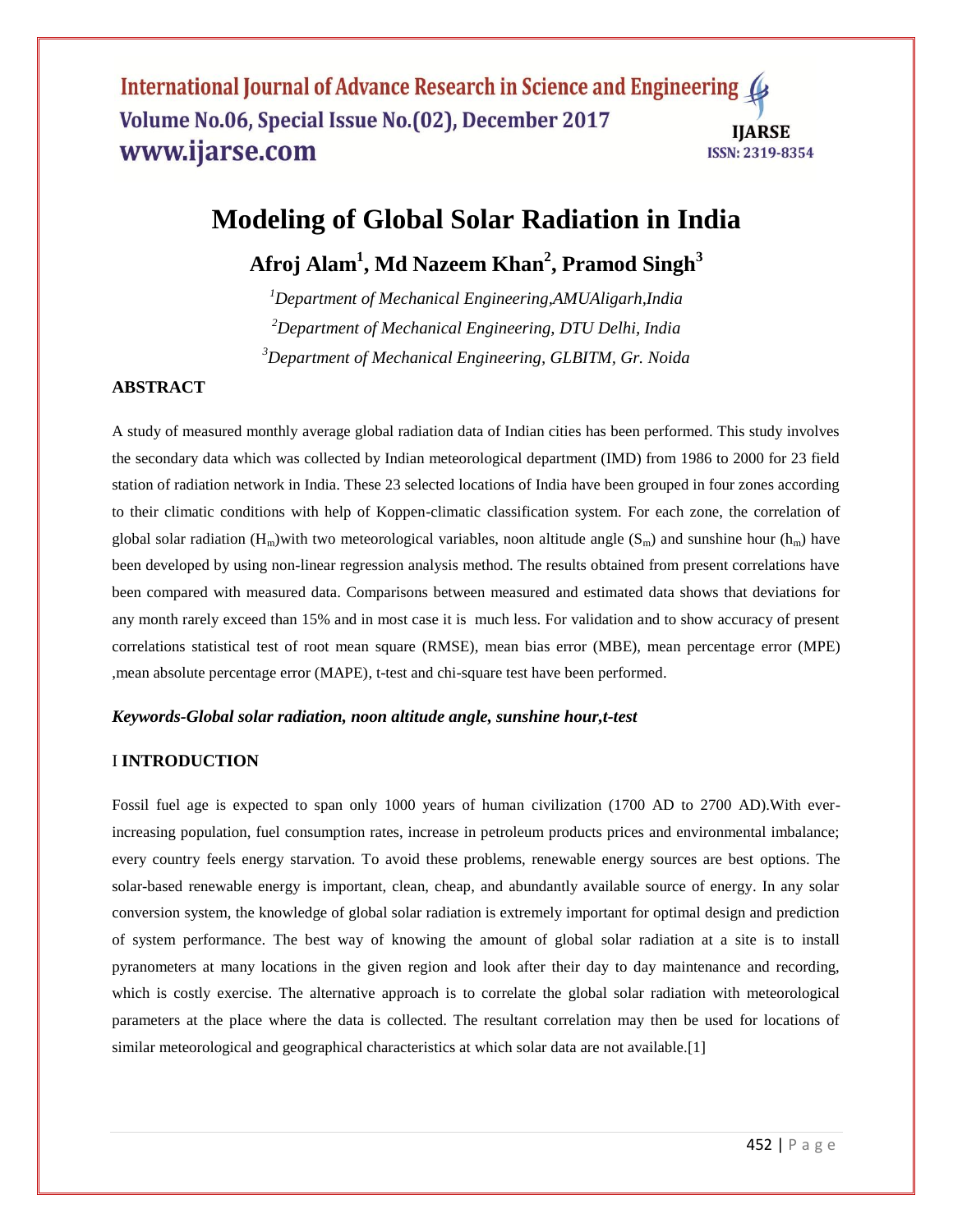## International Journal of Advance Research in Science and Engineering ( Volume No.06, Special Issue No.(02), December 2017 **IJARSE** www.ijarse.com ISSN: 2319-8354

Barbaro et al. [2] developed a simple relation as function of few parameters to predict the relating global radiation for the places lacking in actinometric stations. They modified the formula proposed by Sivkov [3] for fitting the data of 31 Italian stations and divided Italy into three zones, including locations with similar climatological characteristic. Then for each zone the global radiation was calculated by one formula with an error of not more than 10 percent.Present work is to propose a non linear empirical correlation for estimating the global solar radiation in India. For this monthly mean global radiation of 23 measuring station is surface fitted with Barbaro [1] correlation given for Itlay. These 23 Indian measuring stations are grouped in four zones and for each zone, one correlation is proposed. Many statistical tests are also performed to check the performance and accuracy of correlations.

#### **II. METHODOLOGY**

Solar radiation data of 23 stations of India were chosen for our study. These stations were written in Table 2.1 with altitude and latitude[4]

| S. No.          | <b>Name</b>      | <b>Abbreviation</b> | Latitude( $\rm \hat{}N)$ | Longitude (E) | Height(m)        |
|-----------------|------------------|---------------------|--------------------------|---------------|------------------|
| $\mathbf{1}$    | Minicoy          | <b>MNC</b>          | 08.30                    | 73.15         | $\mathbf{1}$     |
| $\overline{2}$  | Thiruvanthapuram | <b>TRV</b>          | 08.48                    | 76.95         | 60               |
| $\overline{3}$  | Port Blair       | PBL                 | 11.67                    | 92.72         | 13               |
| $\overline{4}$  | <b>Bangalore</b> | <b>BNG</b>          | 12.97                    | 77.58         | $\overline{921}$ |
| $\overline{5}$  | Chennai          | $\rm CHN$           | 13.00                    | 80.18         | $\overline{10}$  |
| 6               | Goa              | GOA                 | 15.48                    | 73.82         | $\overline{58}$  |
| $\overline{7}$  | Hyderabad        | <b>HYD</b>          | 17.45                    | 78.46         | 530              |
| $\overline{8}$  | Vishakhapatnam   | <b>VSK</b>          | 17.68                    | 83.30         | $\overline{7}$   |
| 9               | Pune             | <b>PNE</b>          | 18.53                    | 73.85         | 555              |
| $\overline{10}$ | Mumbai           | <b>MMB</b>          | 19.12                    | 72.85         | $\overline{8}$   |
| 11              | Nagpur           | NGP                 | 21.10                    | 79.05         | 308              |
| $\overline{12}$ | Bhavnagar        | <b>BHV</b>          | 21.75                    | 72.18         | $\overline{5}$   |
| 13              | Kolkata          | <b>KLK</b>          | 22.65                    | 88.45         | $\overline{5}$   |
| 14              | Ahmadabad        | AHM                 | 23.06                    | 72.62         | 55               |
| 15              | Bhopal           | <b>BHP</b>          | 23.28                    | 77.35         | 523              |
| $\overline{16}$ | Ranchi           | <b>RNC</b>          | 23.32                    | 85.32         | 652              |
| $\overline{17}$ | Varanasi         | <b>VNS</b>          | 25.30                    | 83.02         | 90               |

#### **Table 2.1- Coordinates of radiation stations.**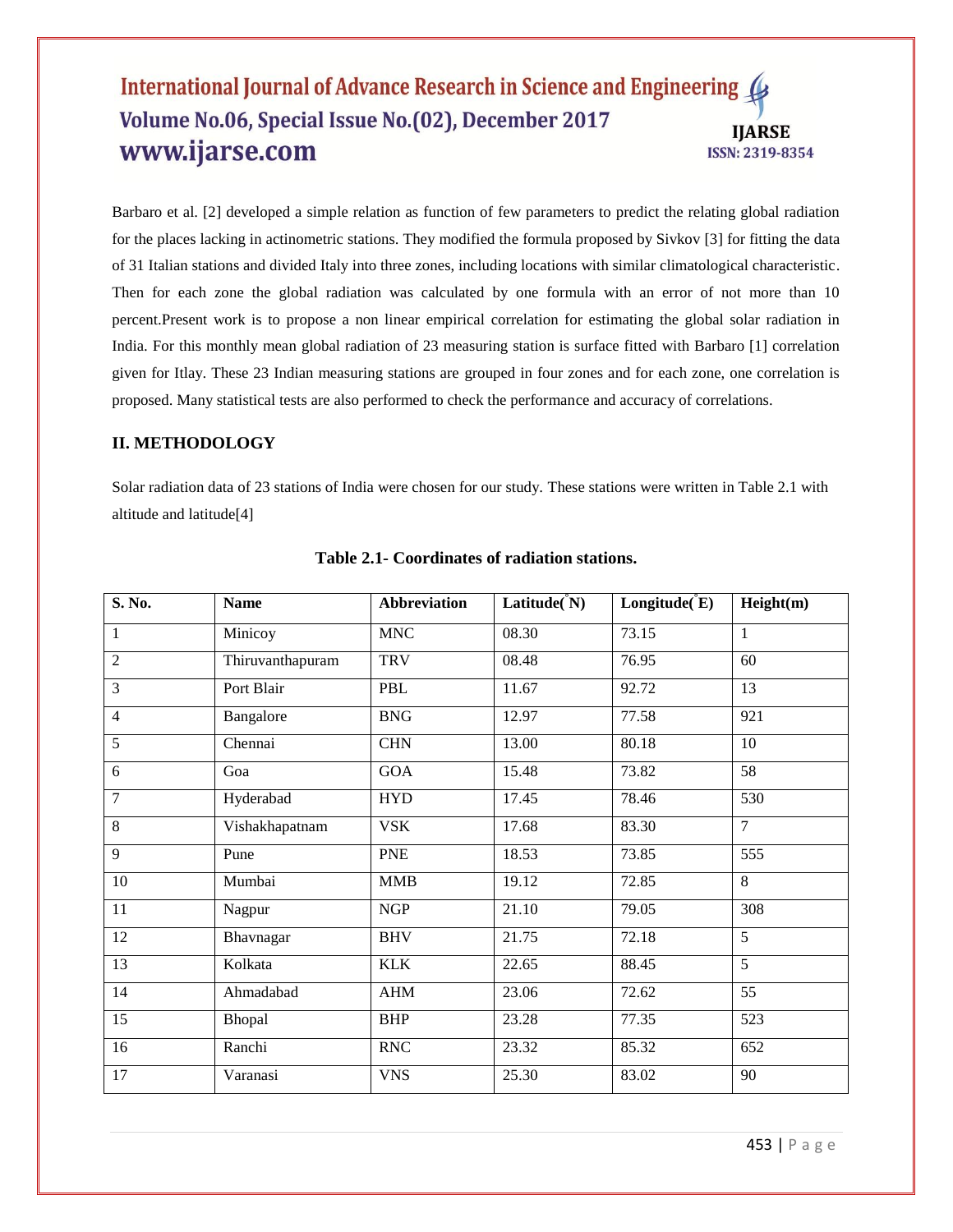## International Journal of Advance Research in Science and Engineering Volume No.06, Special Issue No.(02), December 2017 **IJARSE** www.ijarse.com ISSN: 2319-8354

| 18 | Shillong  | <b>SHL</b> | 25.57 | 91.88 | 1548 |
|----|-----------|------------|-------|-------|------|
| 19 | Patna     | <b>PTN</b> | 25.60 | 85.16 | 51   |
| 20 | Jodhpur   | <b>JDP</b> | 26.30 | 83.02 | 217  |
| 21 | Jaipur    | <b>JPR</b> | 26.82 | 75.80 | 390  |
| 22 | New Delhi | <b>NDL</b> | 28.48 | 77.13 | 273  |
| 23 | Srinagar  | <b>SRN</b> | 34.08 | 74.83 | 1585 |

The measured data obtained are monthly average global solar radiation and corresponding monthly sunshine hour. Monthly average data can calculated by averaging daily data and day of month is selected which is equivalent to average data of months which is generally  $15<sup>th</sup>$  or  $16<sup>th</sup>$  day of month. Measured mean monthly global solar radiation data of one city, New Delhi with sunshine hour are given in Table 2.2.

| <b>Name</b> | <b>Month</b>          | Mean monthly global radiation | <b>Sunshine hours</b> |
|-------------|-----------------------|-------------------------------|-----------------------|
|             |                       | $\mathbf{MJm}^2$              |                       |
|             | Jan                   | 13.32                         | 8.7                   |
|             | Feb                   | 16.42                         | 8.7                   |
|             | Mar                   | 20.64                         | 9                     |
|             | Apr                   | 24.07                         | 9.7                   |
|             | May                   | 24.43                         | 9.7                   |
|             | $\mathop{\text{Jun}}$ | 22.54                         | 9.4                   |
| New Delhi   | Jul                   | 19.07                         | 8.4                   |
|             | Aug                   | 17.79                         | 7.8                   |
|             | sep                   | 18.9                          | 8.6                   |
|             | Oct                   | 16.8                          | 9.6                   |
|             | <b>Nov</b>            | 14.13                         | 8.7                   |
|             | $\rm Dec$             | 11.93                         | 8.1                   |
|             |                       |                               |                       |

## **Table 2.2- Mean monthly radiation data for New Delhi[4]**

## **2.1 Classification of Indian climate**

To start our modeling we first classified Indian states according to their climate as we know Indian climate is not similar everywhere. So Koppan climate classification [5]method has been opted in this study for obtaining separate relation for different zone. According to Koppan climate classification system India is classified in six climate zone; Montane ,Humid subtropical, Tropical wet and dry, Tropical wet, Semi arid and Arid.These six climates are further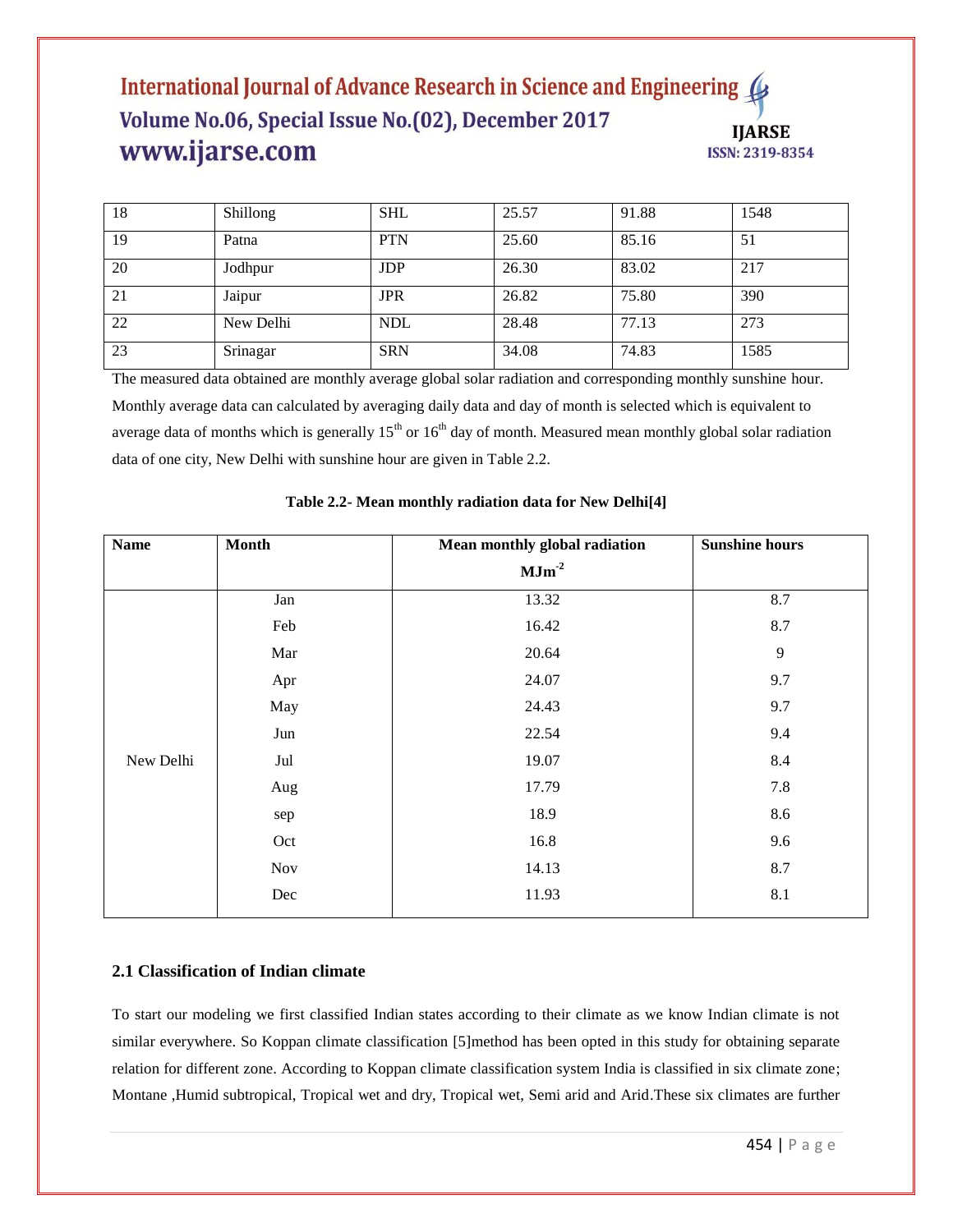## International Journal of Advance Research in Science and Engineering Volume No.06, Special Issue No.(02), December 2017 **IJARSE** www.ijarse.com ISSN: 2319-8354

grouped in four zones for reducing the no of correlation equation and making the analysis compact and easier. These are grouped in Table 2.1.

| Zone 1            | Zone 2               | Zone 3    | Zone 4  |
|-------------------|----------------------|-----------|---------|
| Humid subtropical | Tropical wet and dry | Semi arid | Montane |
|                   | Tropical wet         | Arid      |         |

## **Table 2.1-Climate zone of India**

Now, the 23 cities selected for study were grouped according to their zone as follow in Table 2.2.

| Zone 1   | Zone 2           | Zone 3    | Zone 4   |
|----------|------------------|-----------|----------|
| Shillong | Minicoy          | Bangalore |          |
| Patna    | Thiruvanthapuram | Pune      |          |
| Ranchi   | Portblair        | Nagpur    |          |
| Bhopal   | Chennai          | Bhavnagar | Srinagar |
| Varanasi | Goa              | Ahmadabad |          |
|          | Hyderabad        | Jodhpur   |          |
|          | Vishakhapatnam   | Jaipur    |          |
|          | Mumbai           | New Delhi |          |
|          | Kolkata          |           |          |
|          |                  |           |          |

## **Table 2.2- Indian radiation measuring station grouped under their zone**

## **2.3 Fitting of Radiation Data**

After getting a two independent variable; sunshine hour, s and elevation angle, h and dependent variable , monthly average Global solar radiation , H we have selected the non linear form of equation which given by Barabaro et al[2] for Italy as given below:

= 1.24(ℎ ) <sup>−</sup>0.19 +10550( ℎ ) 2.1 +300( ℎ ) 3 ----------------- (1)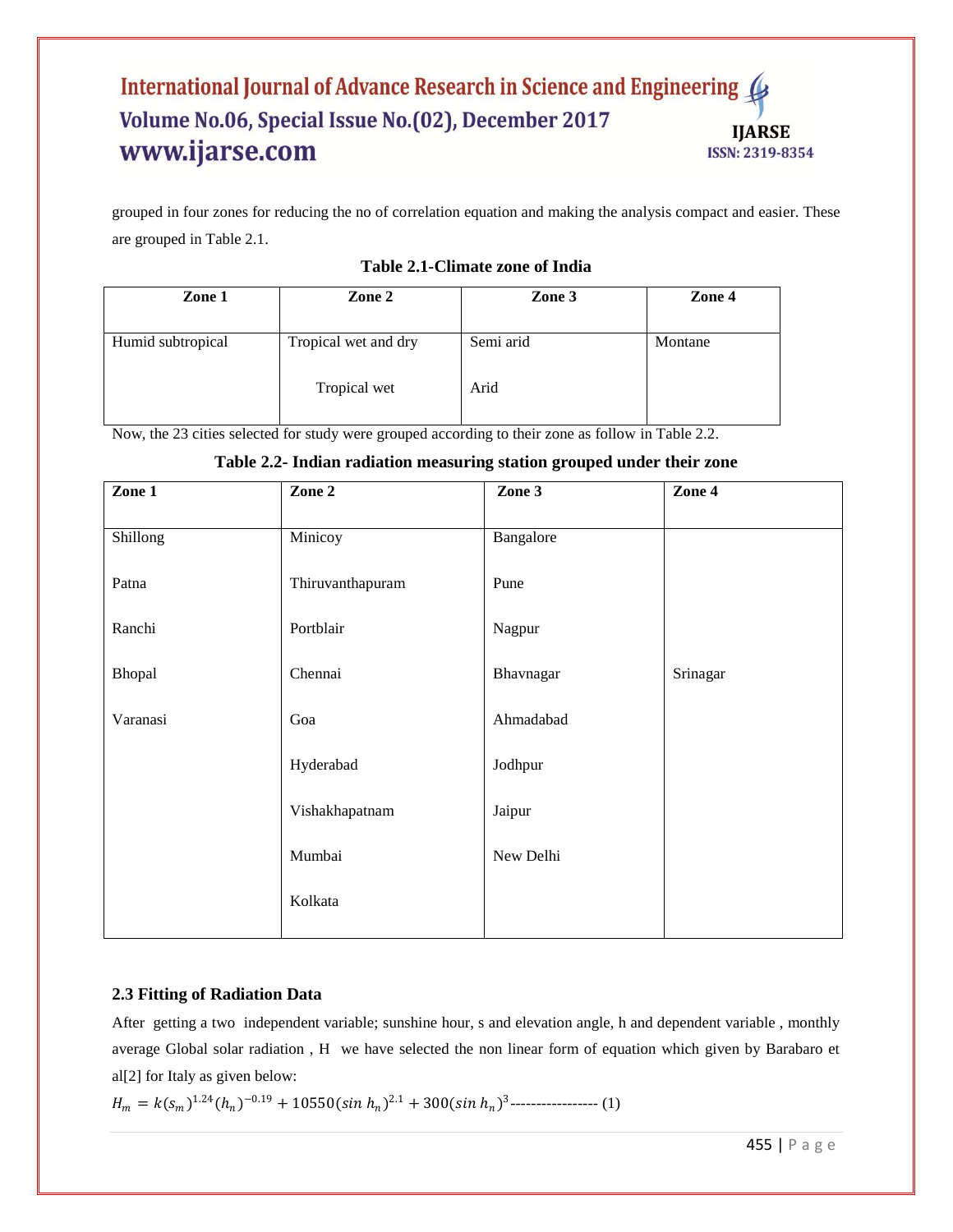### International Journal of Advance Research in Science and Engineering 4 Volume No.06, Special Issue No.(02), December 2017 **IJARSE** www.ijarse.com ISSN: 2319-8354

Where  $k = 8, 9.5, 11$  for zone 1, zone 2 and zone 3 respectively.

This equation is modified for Indian sites for each zone by fitting the data of Indian cities and obtained different constant parameters.

So the general form of this equation is

= <sup>1</sup> (ℎ ) + 2( ℎ ) +3( ℎ ) ------------------------------- (2)

In the present study, we have fitted the data in above non-linear relationship using MATLAB non-linear interactive surface fitting to obtain constant parameters for estimating the monthly average global radiation of four different zone of India as classified earlier. The regression constant  $k_1$ ,  $k_2$ ,  $k_3$ , a, b, c and d are determined by least square method.

#### **III. RESULT**

After fitting the solar radiation data to the equation (2) we got  $k_1, k_2, k_3$  a, b, c, and d parameters used in this equation. One or two data of each zone which were contributing very large error and making the fit awkward have been excluded. Then, for final equation for different zone can be written as follows;

For Zone1:

$$
H_m = 0.7341(s_m)^{0.6249} (h_n)^{0.3416} + 4.619(\sin h_n)^{1.39} + 3.943(\sin h_n)^{1.424} \dots (3)
$$

For zone 2:

$$
H_m = 0.372(s_m)^{2.013} (h_n)^{-0.2526} + 4.26(\sin h_n)^{3.418} + 5.992(\sin h_n)^{3.43}
$$
-----(4)

For zone 3:

$$
H_m = 0.1933(s_m)^{1.66} (h_n)^{0.0918} + 4.389(\sin h_n)^{2.01} + 5.508(\sin h_n)^{1.972}
$$
-----(5)

For zone 4:

$$
H_m = 0.605(s_m)^{0.7284} (h_n)^{0.4454} + 1.914(\sin h_n)^{-1.876} + 0.9008(\sin h_n)^{1.253} \cdots (6)
$$

Equation (3)-(6) shows the correlation for four different zone of India. Based on these correlations predicted value

of global radiation against the corresponding value of measured global radiation was obtained.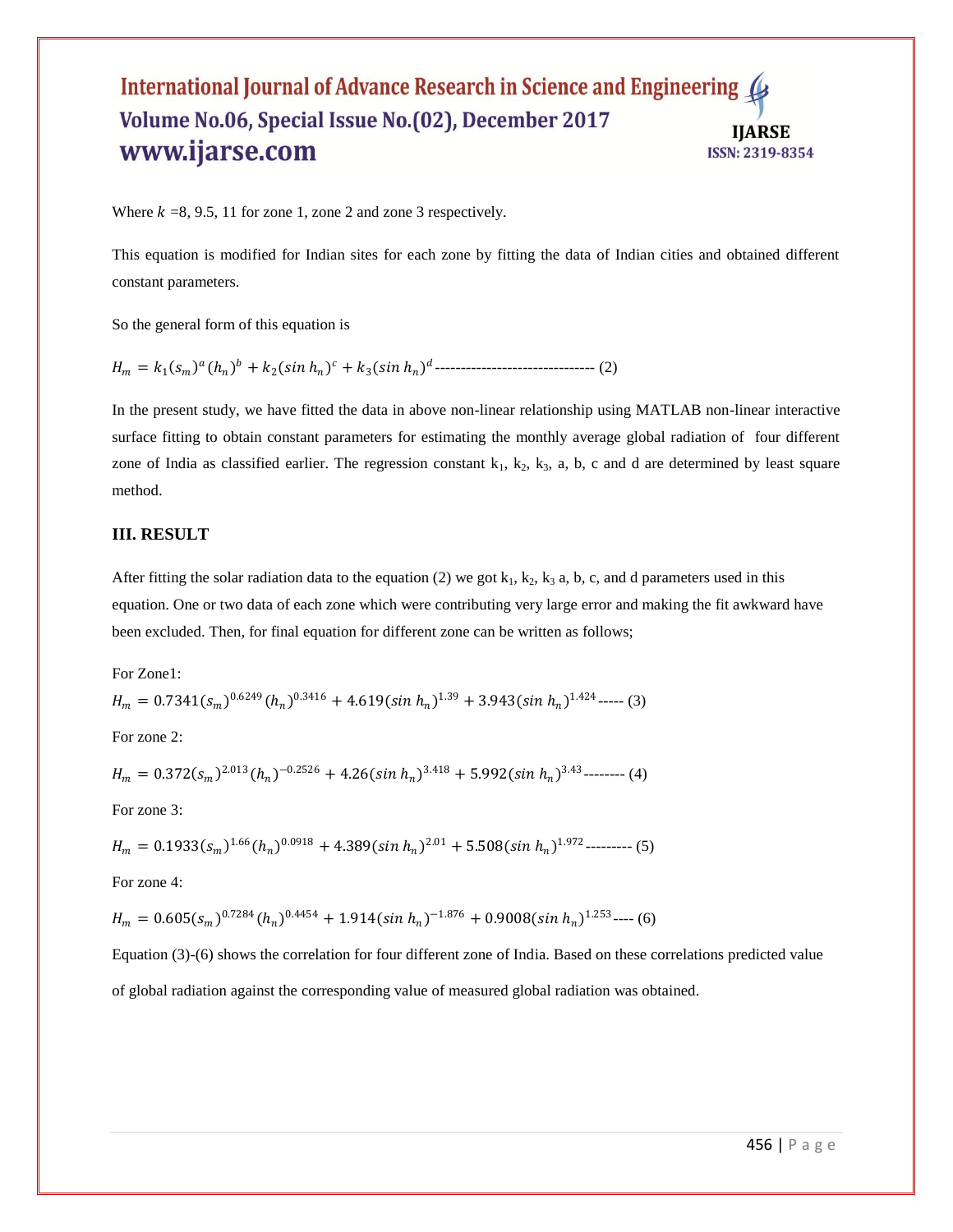## International Journal of Advance Research in Science and Engineering ( Volume No.06, Special Issue No.(02), December 2017 **IIARSE** www.ijarse.com **ISSN: 2319-8354**

## **IV. ERROR ANALYSIS**

| <b>Statistical</b> | <b>Present Model</b> |               |               |               | <b>Sivkov</b>        | Mechlouch |
|--------------------|----------------------|---------------|---------------|---------------|----------------------|-----------|
| <b>Tests</b>       | Zone $1Eq(3)$        | Zone $2Eq(4)$ | Zone $3Eq(5)$ | Zone $4Eq(6)$ | Model <sup>[3]</sup> | model[7]  |
| <b>MPE</b>         | $-1.4156$            | $-0.7159$     | 0.2291        | $-0.1477$     |                      |           |
| <b>MAPE</b>        | 8.7520               | 6.8120        | 7.1930        | 8.1209        | 9.9                  | 4.5       |
| <b>MBE</b>         | 0.0481               | $-0.0083$     | $-0.1987$     | $-0.1877$     | 3.3                  | 1.9       |
| <b>RMSE</b>        | 1.9941               | 1.5724        | 1.7989        | 1.0293        | 66                   | 33        |
| t-statistic        | 0.1850               | 0.0547        | 1.0833        | 0.6152        |                      |           |
| $\chi^2$ value     | 12.922               | 14.3967       | 17.023        | 1.2803        |                      |           |

Table 4.1 Statistical test of present correlation with other model

A various statistical tests were performed to check the performance of present correlation which discussed earlier. For each zone MPE, MAPE, MBE, RMSE, t-statistic and chi-squre value have been shown in following Table4.1[6]

#### **V . DISCUSSION**

The mean monthly global radiation calculated with correlation  $(3) - (6)$  have been compared with experimental data of the Indian actinometric stations. The comparison show that formulas fit well enough the data of all zones and the mean absolute percentage error(MAPE) do not exceed 10 percent and percentage error of most of the stations are generally much lower than 10 percent

**In Zone1** most of city has deviation less than 10 percent or nearer to it except Bhopal and Varanasi in the month of July and august which is more than 20 percent. Due to rainfall the sunshine hour and measured global radiation fall from other months.

**In zone 2**Minocoy shows more than 20 percent deviation in month of November because of its geographical situation, a city in the Island, [Lakshadweep,](http://en.wikipedia.org/wiki/Lakshadweep) India. This agrees with the duration of sunshine of Minicoy in the month of November is lower than the mean values of the relating zones.

**Zone 3** shows better fitting of data comparison to zone 1 and zone 2 because most of city has deviation much less than 10 percent. Only Bhavnagar in the months of summer has deviation more than 20 percent which is considerably higher than data for whole zone.

**Zone 4** consists of mountain and elevated city of India. Srinagar has deviation more than 20 percent in the month of winter January and December because of its geographical location and lees than 10 percent in other month. Duration of sunshine hour is very less in winter season.